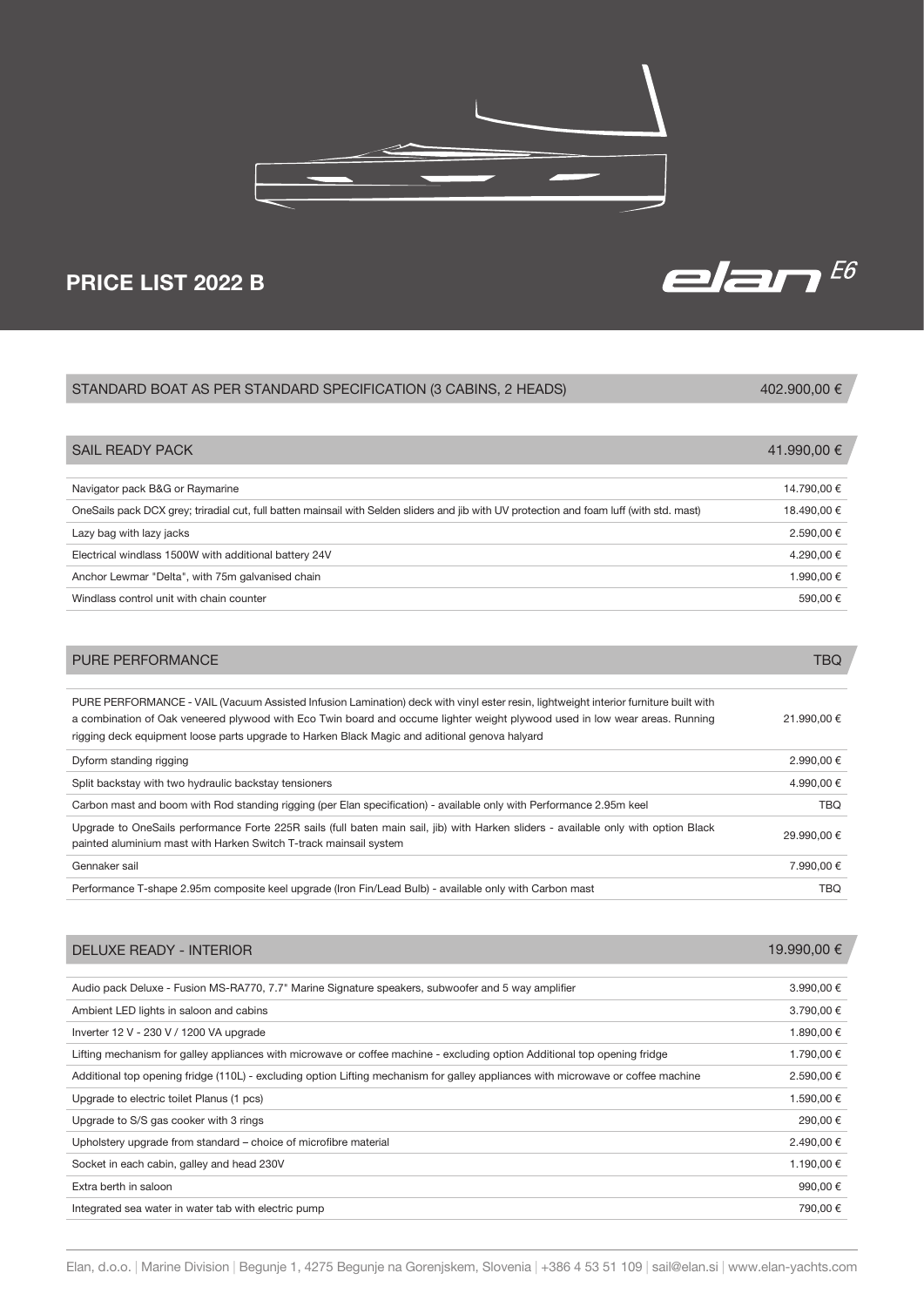## PRICE LIST 2022 B

# elan $^{E6}$

## $DELUXE READV - ENTERTAINMENT$  2.390,00 €

### TV - Smart 32" 230V and Inverter 1200VA (upgrade from STD 350VA)

TV bracket, antenna, connection cables

| DELUXE READY - EXTERIOR                                                                               | 38.990,00 € |
|-------------------------------------------------------------------------------------------------------|-------------|
| Additional helmsman seats in cockpit with storage                                                     | 5.490,00 €  |
| Cockpit fridge and BBQ - available only with option Additional helmsman seats in cockpit with storage | 3.590,00 €  |
| Bimini top                                                                                            | 5.290,00 €  |
| Sprayhood                                                                                             | 3.190,00 €  |
| Small bathing platform                                                                                | 6.990,00 €  |
| Electric lifting system for bathing platform                                                          | 2.790,00 €  |
| Remote control for electric bathing platform                                                          | 790,00 €    |
| Removable cockpit table with carbon legs                                                              | 6.990,00 €  |
| Cockpit cushions                                                                                      | 1.790,00 €  |
| Guard rail exits                                                                                      | 1.290,00 €  |
| Tricolour LED navigation light on mast top                                                            | 390,00 €    |
| Underwater lights                                                                                     | 2.990,00 €  |

| <b>ENVIRONMENT</b>                                                                                                   | 26.990.00 € |
|----------------------------------------------------------------------------------------------------------------------|-------------|
|                                                                                                                      |             |
| Air conditioning, 1 unit with one outlet in saloon and one outlet in each aft cabin, 230V inverter system 16,000 BTU | 9.990.00 €  |
| Air conditioning, 1 unit front cabin, 230V inverter system 10.000 BTU                                                | 7.690.00 €  |
| Webasto liquid heating - heater Thermo Pro 90 outlets in saloon, all cabins and heads                                | 10.990.00 € |

### INDIVIDUAL CUSTOMIZATION

| Layout option 2 upgrade (4 cabins, 2 heads)                                                                                  | 4.990,00 €  |
|------------------------------------------------------------------------------------------------------------------------------|-------------|
| Replacing STD Permateek with Teak                                                                                            | 3.990,00 €  |
| Permateek on cockpit seats                                                                                                   | 1.390,00 €  |
| Full Permateek deck                                                                                                          | 14.990,00 € |
| Teak on cockpit seats                                                                                                        | 2.290,00 €  |
| Full Teak deck                                                                                                               | 18.990,00 € |
| Generator Fisher Panda 5000 Neo                                                                                              | 13.990,00 € |
| Generator Fisher Panda 8000i                                                                                                 | 19.990,00 € |
| Shallow draft cast iron keel (2,4m)                                                                                          | 3.990,00 €  |
| Bowthruster 24V retractable with additional battery and battery charger                                                      | 18.490,00 € |
| Engine upgrade to Yanmar 4JH80                                                                                               | 3.990,00 €  |
| Upgrade hallyard winches to size 50.2 STP Harken Performa, main sheet and Jib winches to size 60.2 STP Harken Performa       | 3.990,00 €  |
| Black painted aluminium mast with Harken Switch T-track mainsail system - available only with option dyform standing rigging | 24.990,00 € |
| Code 0 ISF Integrated furling system, laminate CZ with Selden CX45 roll system and deck equipment                            | 23.990,00 € |
| Asymetric genaker ISF PFR with integrated furling system Selden CX45 and deck equipment                                      | 16.990,00 € |
| Carbon steering wheels - pair                                                                                                | 3.690,00 €  |
| Large bathing platform                                                                                                       | 8.990,00 €  |
| Twin cockpit table with central passage                                                                                      | 5.990,00 €  |
| Natural oak veneered type of plywood - brushed                                                                               | 5.490,00 €  |